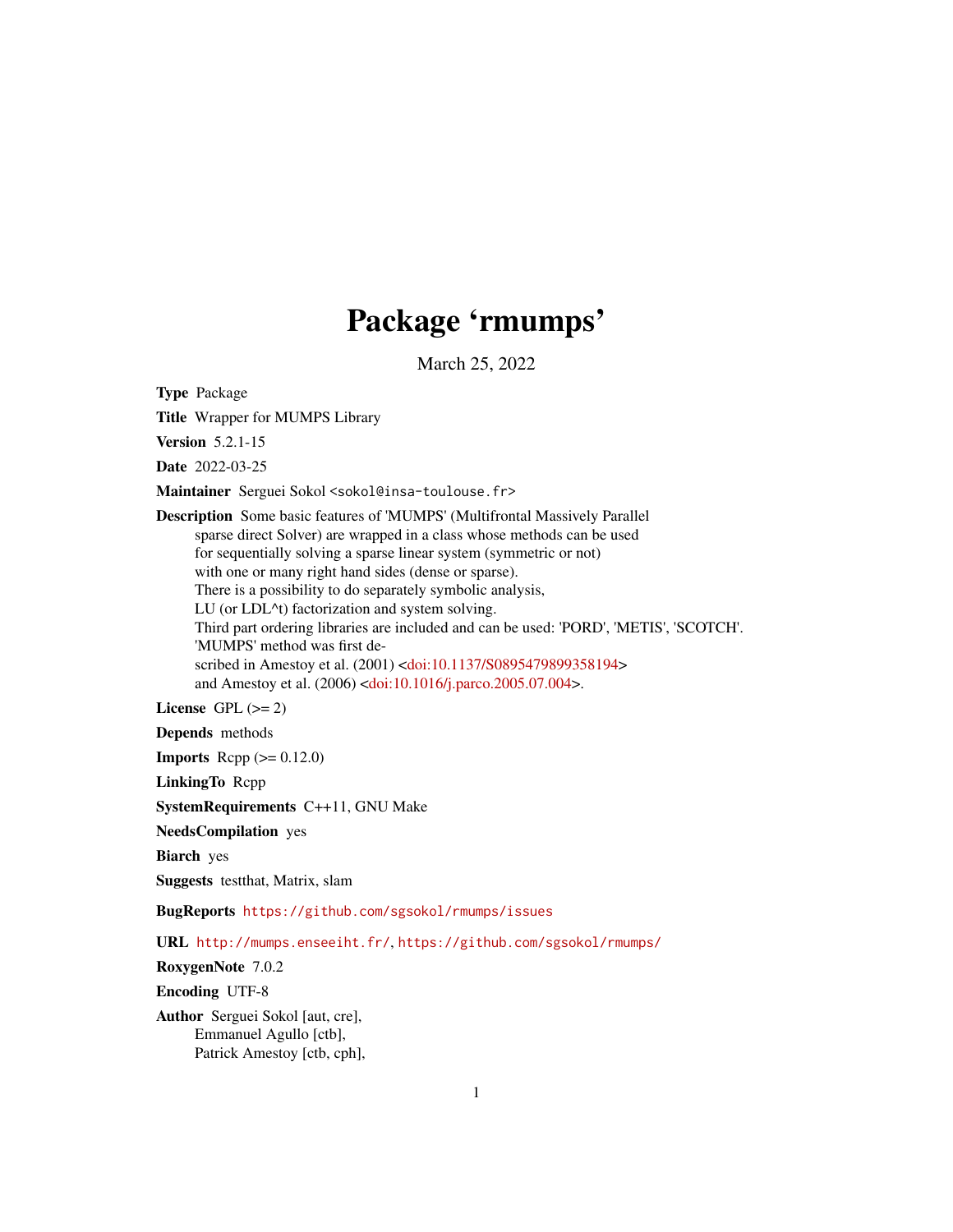Maurice Bremond [ctb], Alfredo Buttari [ctb], Philippe Combes [ctb], Marie Durand [ctb], Aurelia Fevre [ctb], Abdou Guermouche [ctb], Guillaume Joslin [ctb], Jacko Koster [ctb], Jean-Yves L'Excellent [ctb], Stephane Pralet [ctb], Chiara Puglisi [ctb], Francois-Henry Rouet [ctb], Wissam Sid-Lakhdar [ctb], Tzvetomila Slavova [ctb], Bora Ucar [ctb], Clement Weisbecker [ctb], Juergen Schulze [ctb], George Karypis [ctb], Douglas C. Schmidt [ctb], Isamu Hasegawa [ctb], Alexander Chemeris [ctb], Makoto Matsumoto [ctb], Takuji Nishimura [ctb], Francois Pellegrini [ctb], David Goudin [ctb], Pascal Henon [ctb], Pierre Ramet [ctb], Sebastien Fourestier [ctb], Jun-Ho Her [ctb], Cedric Chevalier [ctb], Timothy A. Davis [ctb, cph], Iain S. Duff [ctb, cph], John K. Reid [ctb, cph], Richard Stallman [ctb], Samuel Thibault [ctb, cph], CERFACS [cph], CNRS [cph], ENS Lyon [cph], INP Toulouse [cph], INRIA [cph], University of Bordeaux [cph], Regents of the University of Minnesota [cph], Free Software Foundation, Inc [cph], Alexander Chemeris [cph], Makoto Matsumoto [cph], Takuji Nishimura [cph], Universite de Bordeaux [cph], CNRS [cph],

2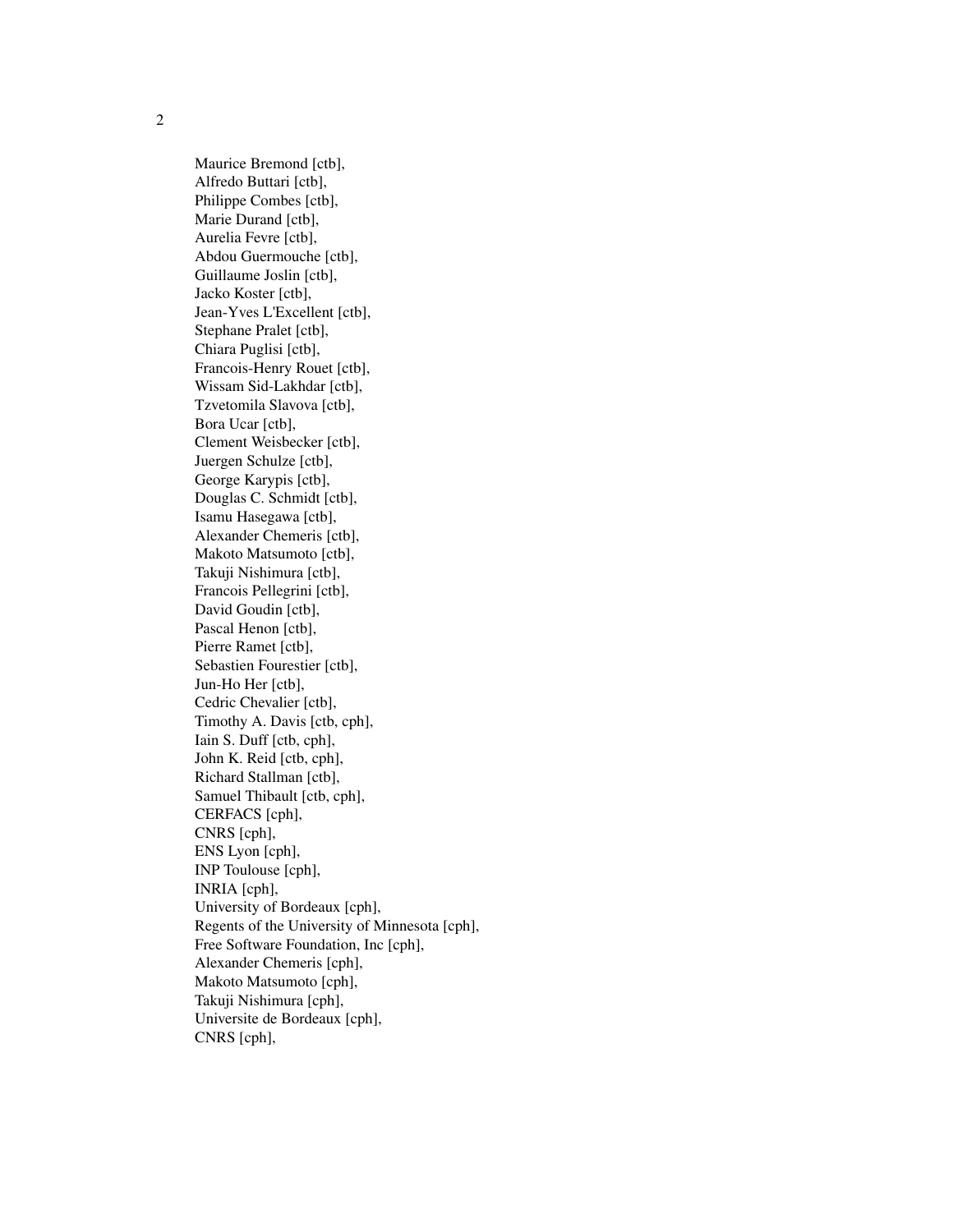<span id="page-2-0"></span>INRAE [cph]

Repository CRAN

Date/Publication 2022-03-25 10:40:02 UTC

### R topics documented:

#### **Index** [11](#page-10-0)

| rmumps-package | Repp port of MUMPS library for LU or LDL^t factorization of sparse<br>matrices |
|----------------|--------------------------------------------------------------------------------|
|----------------|--------------------------------------------------------------------------------|

#### Description

Creates a MUMPS compatible object storing a sparse matrix. Gives a possibility to do separately symbolic analysis, factorization and system solving.

#### Details

Create a new Rmumps object with A <-Rmumps\$new(asparse) then solve a linear system with one or many right hand sides  $x < -solve(A, b)$ 

#### Author(s)

Serguei Sokol, INRA

Maintainer: Serguei Sokol (sokol at insa-toulouse.fr)

#### References

MUMPS official site http://mumps.enseeiht.fr

Sokol S (2020). \_Rmumps: Rcpp port of MUMPS\_. rmumps package version 5.2.1-8, <URL: http://CRAN.R-project.org/package=rmumps>.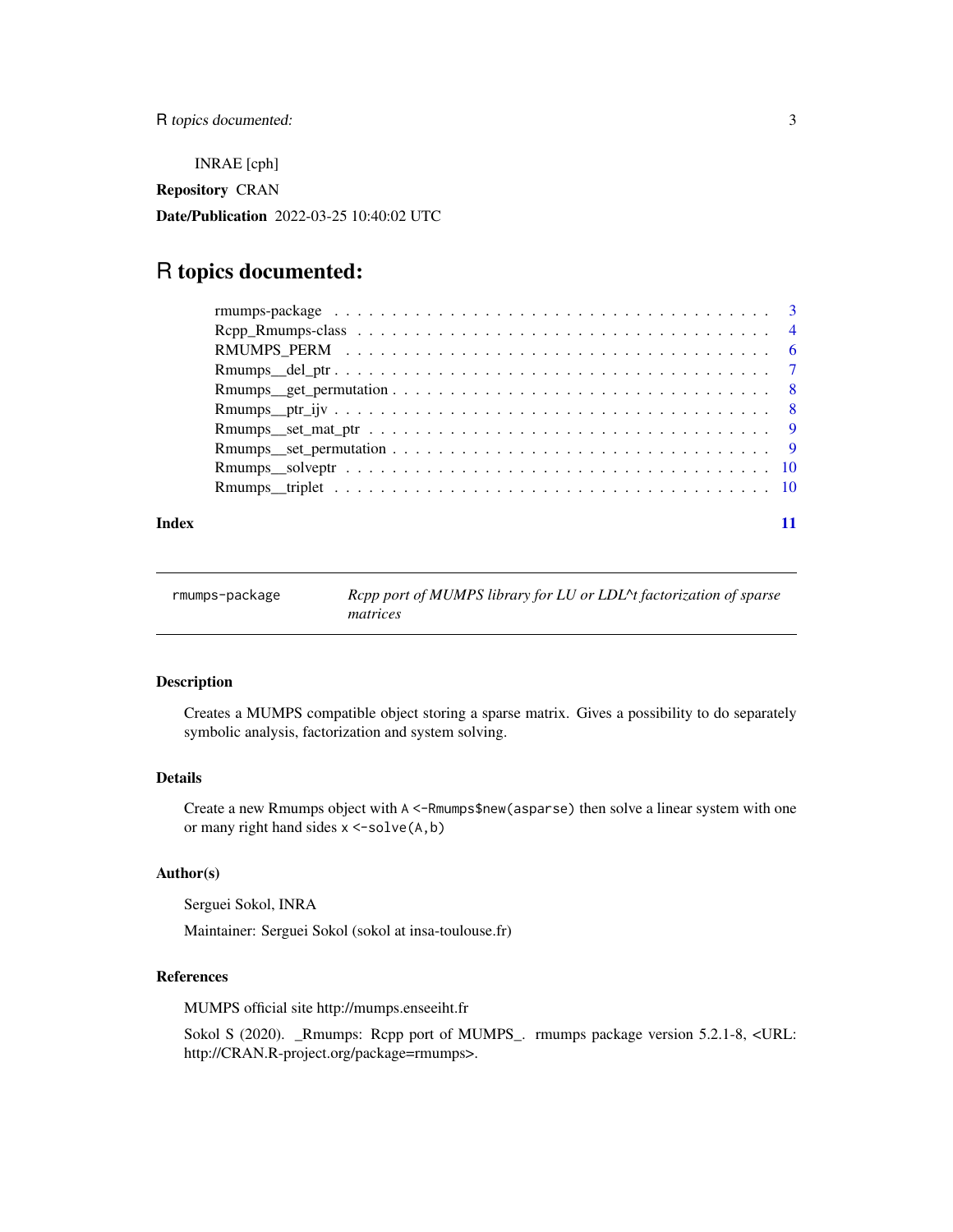#### <span id="page-3-0"></span>Examples

```
## Not run:
    A <- Rmumps$new(asparse)
    x \leftarrow solve(A, b)## End(Not run)
```
Rcpp\_Rmumps-class *Rcpp Exported Class Wrapping MUMPS library*

#### Description

This class can be used for storing sparse matrix and solving corresponding linear system with one or many right hand sides. There is a possibility to do separately symbolic analysis, LU factorization and system solving.

#### Fields

sym: integer (read only), 0=non symmetric matrix, 1=symmetric with pivots on diagonal or 2=general symmetric

copy: logical, copy or not rhs and matrix values

mrhs: numeric matrix, multiple rhs (always overwritten with solution)

rhs: numeric vector, single rhs (always overwritten with solution)

#### Methods

- new(asp, sym=0, copy=TRUE): constructor from Matrix::dgTMatrix class (or from convertible to it) and slam::simple\_triplet\_matrix class
- new(i, j, x, n, copy=TRUE): constructor from triade rows, cols, vals

symbolic(): do symbolic analysis (stored internally)

- numeric(): do LU or LDL^t factorization (stored internally)
- solve(b): solve single rhs (if b is a vector) or multiple rhs if b is a matrix (can be dense or sparse). Return the solution(s).
- solvet(b): same as solve() but solves with transposed matrix
- det(): Return determinant of the matrix
- inv(): Return inverse of the matrix)
- $set_matrix_data(x)$ : updates matrix entries (x must be in the same order as in previous calls
- set\_icntl(iv, ii): set ICNTL parameter vector
- get\_icntl(): get ICNTL parameter vector
- set\_cntl(v, iv): set CNTL parameter vector
- get\_cntl(): get CNTL parameter vector

get\_infos(): get a named list of information vectors: info, rinfo, infog and rinfog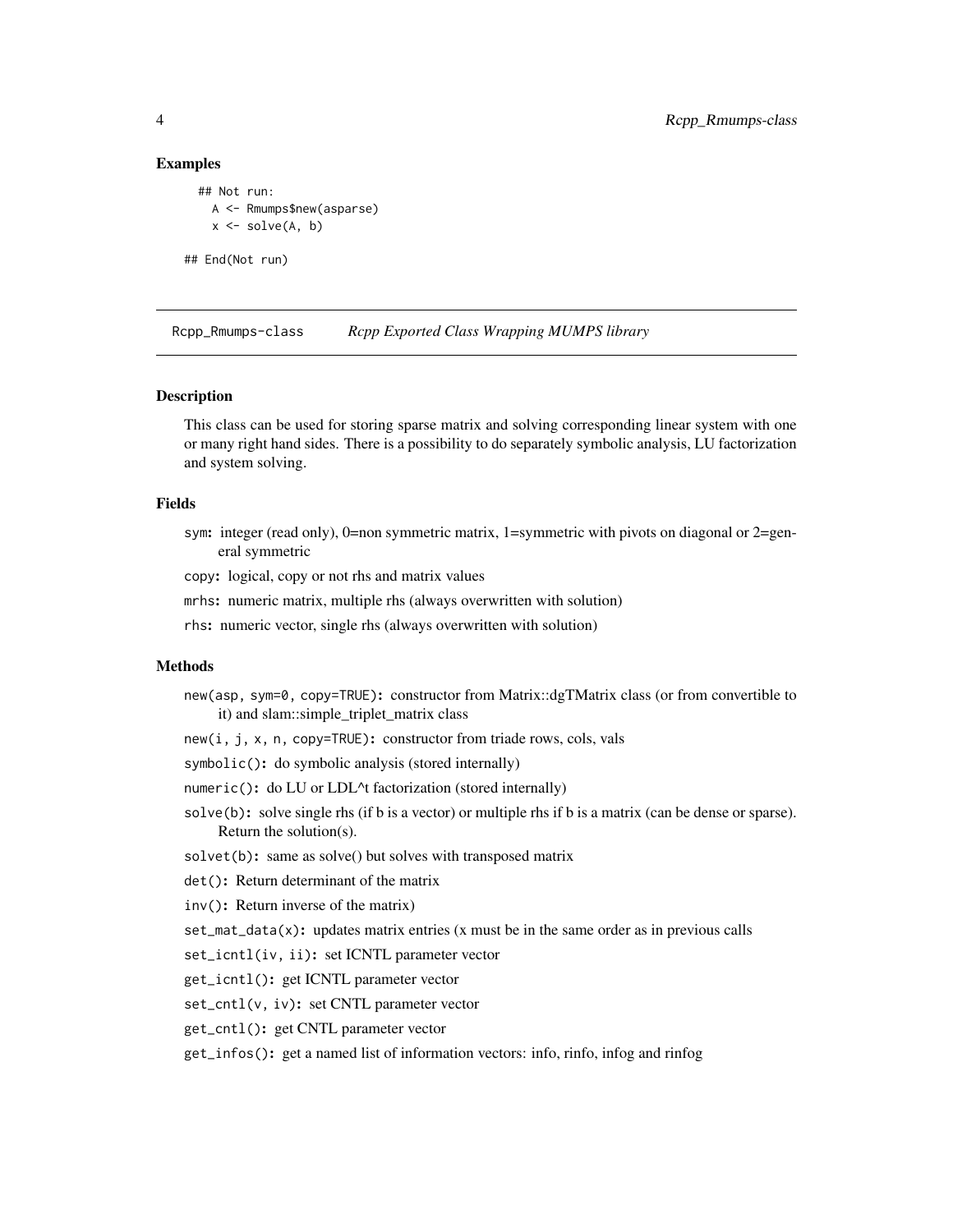dim(): Return a dimension vector of the matrix

- nrow(): Return a row number of the matrix
- ncol(): Return a column number of the matrix
- print(): Print summary information on the matrix
- show(): Print summary information on the matrix
- set\_keep(): Set KEEP array elements (undocumented feature of MUMPS)
- get\_keep(): Get a copy of KEEP array elements (length=500)
- set\_permutation(perm): Set permutation type which can impact storage and factorization performances. Parameter perm can take one of the following predefined integer values RMUMPS\_PERM\_AMD, RMUMPS\_PERM\_AMF, RMUMPS\_PERM\_SCOTCH, RMUMPS\_PERM\_PORD, RMUMPS\_PERM\_METIS, RMUMPS\_PERM\_QAMD. This method should be called once and before symbolic analysis of the matrix. If it is called afterward, a new symbolic and numeric factorization will be performed when one of other methods (e.g. solve()) will request them. In other words, previous symbolic and numeric factorizations are canceled by this method.

get\_permutation(): get permutation type currently set in the object

mumps\_version(): Return a string with MUMPS version used in rmumps

#### Note

When creating a symmetric matrix (sym=1 or sym=2), the upper (or lower) mart of the input matrix must be zeroed.

For meaning of entries in MUMPS vectors cntl, icntl, info, rinfo, infog and rinfog cf. original documentation of MUMPS project.

No need to call symbolic() and numeric() methods before a solve() call.

If in constructor, a parameter copy is set to FALSE, no rhs neither matrix copying is done. The solution is written "in place" thus overwriting rhs (watch out side effects)

For a detailed error diagnostic (e.g. when factorizing a singular matrix), use method get\_infos() and cf. MUMPS documentation on the official MUMPS site).

#### Author(s)

Serguei Sokol, INRA

#### References

MUMPS official site http://mumps.enseeiht.fr

Sokol S (2020). \_Rmumps: Rcpp port of MUMPS\_. rmumps package version 5.2.1-X, <URL: http://CRAN.R-project.org/package=rmumps>.

#### Examples

```
## Not run:
# prepare random sparse matrix
library(Matrix)
library(rmumps)
```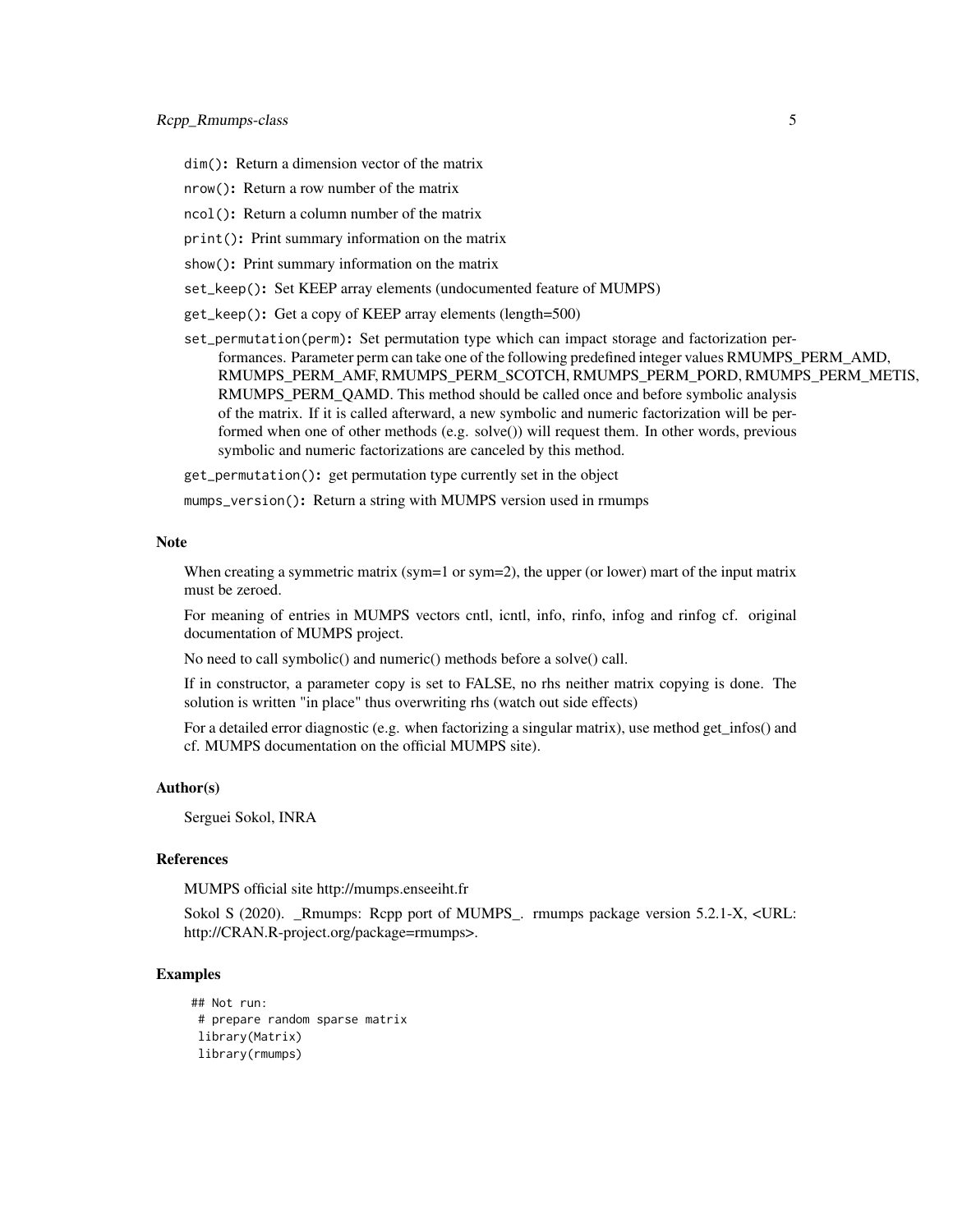```
n=2000
 a=Matrix(0, n, n)
 set.seed(7)
 ij=sample(1:(n*n), 15*n)
 a[ij]=runif(ij)
 diag(a)=0diag(a)=-rowSums(a)
 a[1,1]=a[1,1]-1
 am=Rmumps$new(a)
 b=as.double(a%*%(1:n)) # rhs for an exact solution vector 1:n
 # following time includes symbolic analysis, LU factorization and system solving
 system.time(x<-solve(am, b))
 bb=2*b
 # this second time should be much shorter
 # as symbolic analysis and LU factorization are already done
 system.time(xx<-solve(am, bb))
 # compare to Matrix corresponding times
 system.time(xm<-solve(a, b))
 system.time(xxm<-solve(a, bb))
 # compare to Matrix precision
 range(x-1:n) # mumps
 range(xm-1:n) # Matrix
 # matrix inversion
 system.time(aminv <- solve(am))
 system.time(ainv \le solve(a)) # the same in Matrix
 # symmetric matrix
 asy=as(a+t(a), "symmetricMatrix")
 bs=as.double(asy%*%(1:n)) # rhs for 1:n solution
 au=asy
 # Here, we keep only diagonal and upper values of asy matrix.
 # It could be also diagonal and lower values.
 au[row(au)>col(au)]=0
 ams=Rmumps$new(au, sym=1)
 system.time(xs<-solve(ams, bs)) # rmumps
 system.time(xsm<-solve(asy, bs))# Matrix
 # compare to Matrix precision
 range(xs-1:n) # mumps
 range(xsm-1:n) # Matrix
 # clean up by hand to avoid possible interference between gc() and
 # Rcpp object destructor after unloading this namespace
 rm(am, ams)
 gc()
## End(Not run)
```
<span id="page-5-1"></span>RMUMPS\_PERM *Exported Constants*

<span id="page-5-0"></span>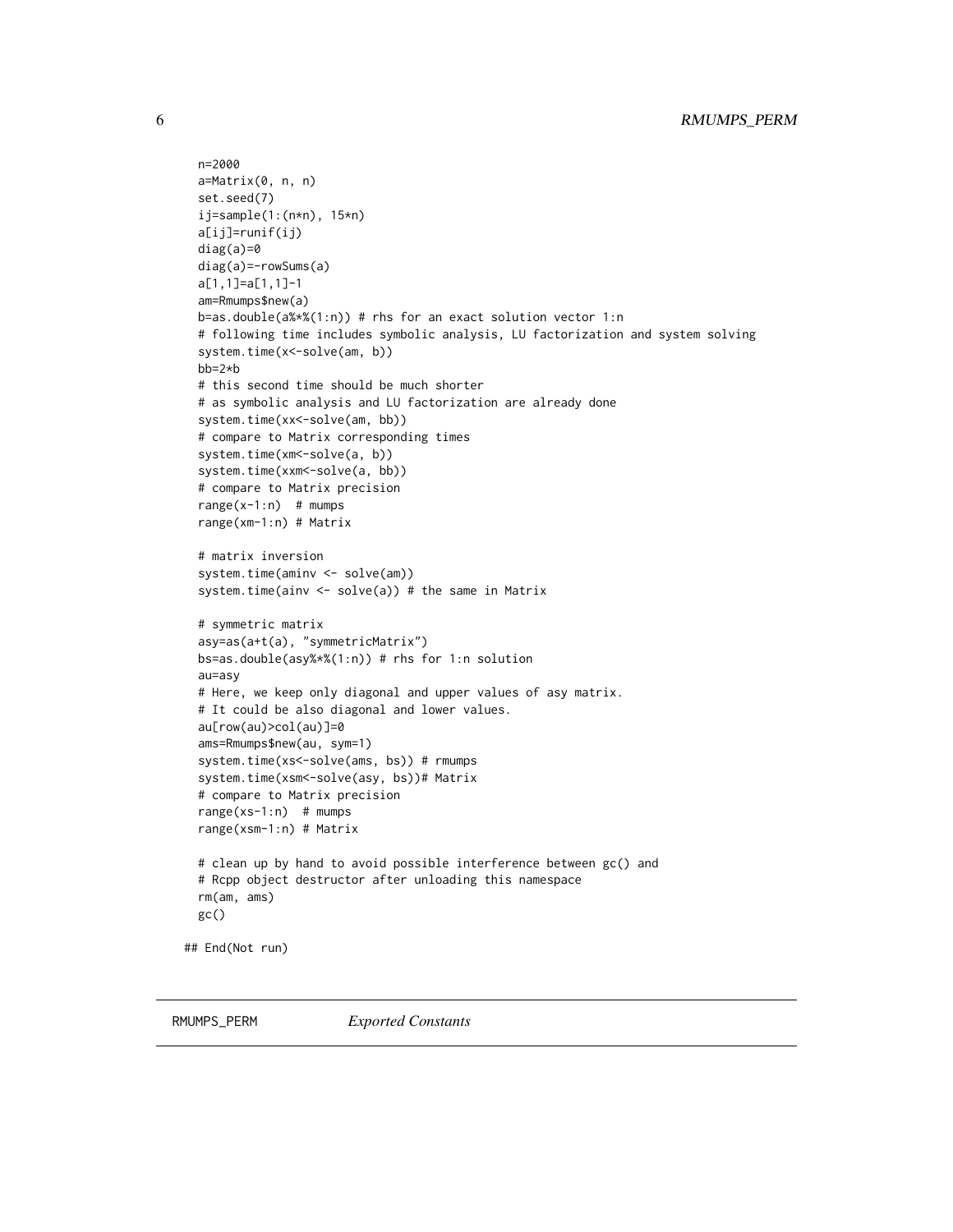#### <span id="page-6-0"></span>Description

Integer constants defining permutation types and exported from rmumps are following:

- RMUMPS\_PERM\_AMD
- RMUMPS\_PERM\_AMF
- RMUMPS\_PERM\_SCOTCH
- RMUMPS\_PERM\_PORD
- RMUMPS\_PERM\_METIS
- RMUMPS\_PERM\_QAMD
- RMUMPS\_PERM\_AUTO

They are all regrouped in a named vector RMUMPS\_PERM where names are items above and values are corresponding constants.

#### Examples

```
am=rmumps::Rmumps$new(slam::as.simple_triplet_matrix(diag(1:3)))
am$set_permutation(RMUMPS_PERM_SCOTCH)
am$solve(1:3)
```
Rmumps\_\_del\_ptr *Delete via Pointer*

#### Description

This is a C wrapper to Rmumps::~Rmumps() destructor. Available in R too. In C++ code can be used as rmumps:: Rmumps\_\_del\_ptr(pm)

#### Usage

Rmumps\_\_del\_ptr(pm)

#### Arguments

pm pointer of type XPtr<Rmumps>, object to be deleted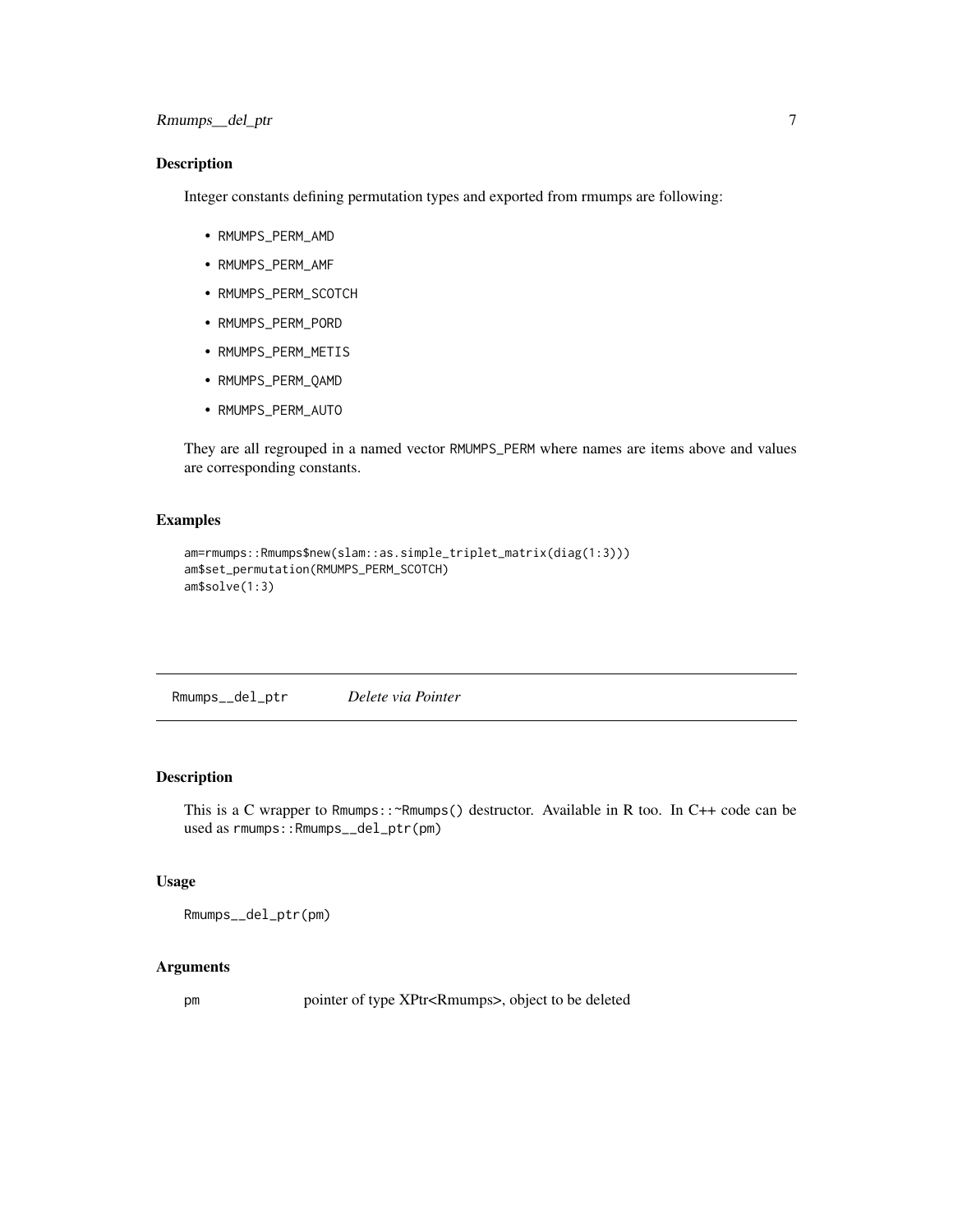<span id="page-7-0"></span>Rmumps\_\_get\_permutation

*Get Permutation Parameter*

#### Description

This is a C wrapper to Rmumps::get\_permutation() method. Available in R too. In C++ code can be used as rmumps::Rmumps\_\_get\_permutation(pm)

#### Usage

Rmumps\_\_get\_permutation(pm)

#### Arguments

pm pointer of type XPtr<Rmumps>, object having sparse matrix permuted according to some method.

#### Value

integer defining permutation method used before matrix decomposition.

Rmumps\_\_ptr\_ijv *Construct via Triplet Pointers*

### Description

This is a C wrapper to Rmumps::Rmumps $(i, j, v, n, nz, sym)$  constructor. Available in R too. In C++ code can be used as rmumps::Rmumps\_\_ptr\_ijv(pi,pj,pa,n,nz,sym)

#### Usage

```
Rmumps__ptr_ijv(pi, pj, pa, n, nz, sym)
```
#### Arguments

| рi  | pointer of type XPtr <int>, vector of i-indeces for sparse triplet</int>                                                                             |
|-----|------------------------------------------------------------------------------------------------------------------------------------------------------|
| рj  | pointer of type XPtr <int>, vector of j-indeces for sparse triplet</int>                                                                             |
| рa  | pointer of type XPtr <double>, vector or values for sparse triplet</double>                                                                          |
| n   | integer, size of the matrix $(n \times n)$                                                                                                           |
| nz  | integer, number of non zeros in the matrix                                                                                                           |
| sym | integer, 0 means general (non symmetric) matrix, 1 - symmetric with pivotes on<br>the main diagonal, 2 - general symmetric (pivotes may be anywhere) |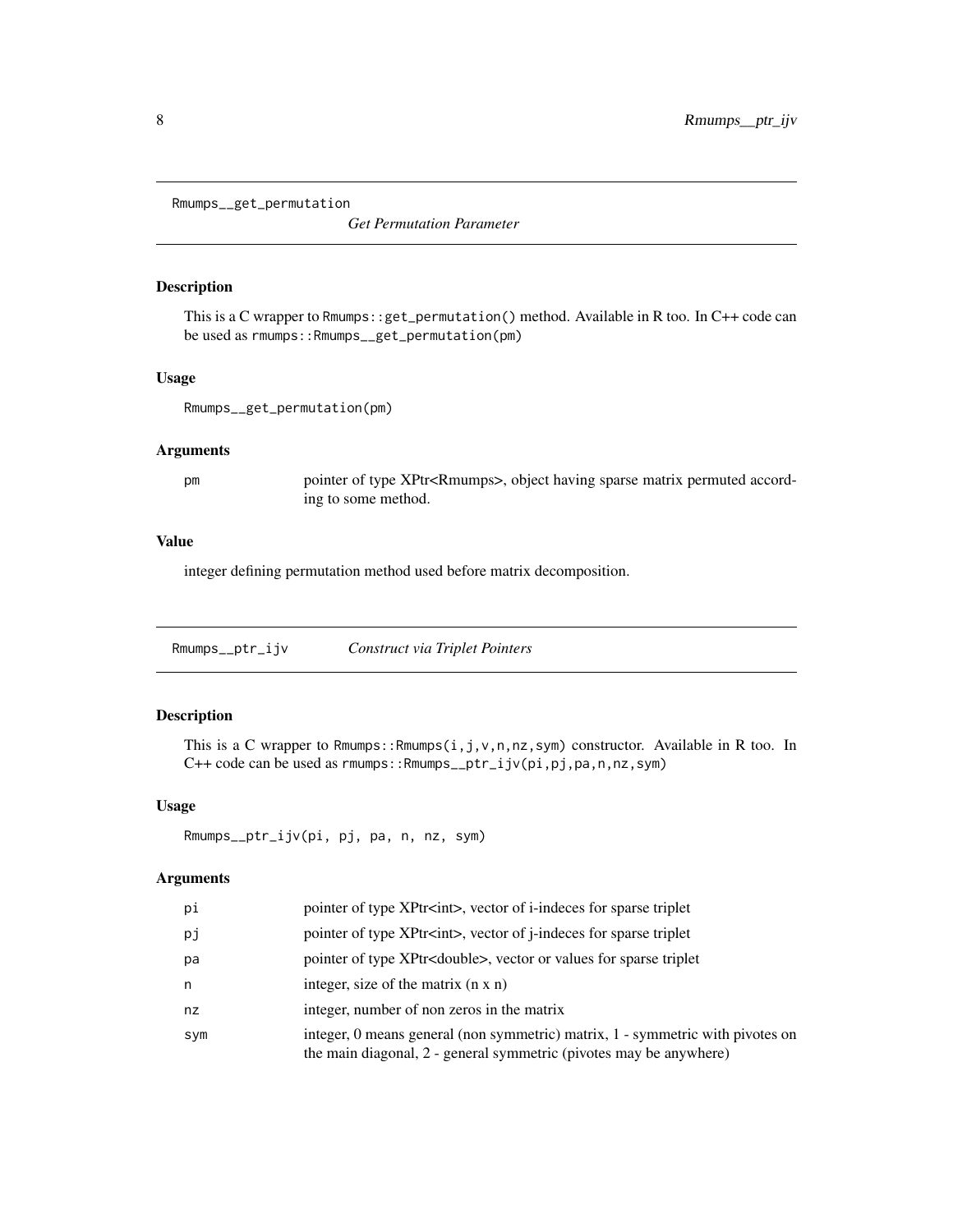#### <span id="page-8-0"></span>Value

pointer of type XPtr<Rmumps> pointing to newly created object. To avoid memory leakage, it is user's responsibility to call Rmumps\_\_del\_ptr(pm) in a due moment (where pm is the returned pointer).

Rmumps\_\_set\_mat\_ptr *Set Matrix via Pointer*

#### Description

This is a C wrapper to Rmumps::set\_mat\_ptr(a) method. Available in R too. In C++ code can be used as rmumps::Rmumps\_\_set\_mat\_ptr(pm). Using this method invalidates previous numeric decomposition (but not symbolic one).

#### Usage

Rmumps\_\_set\_mat\_ptr(pm, pa)

#### Arguments

| pm | pointer of type XPtr <rmumps>, object having sparse matrix to be replaced with<br/>second parameter</rmumps>                                                                                                                               |
|----|--------------------------------------------------------------------------------------------------------------------------------------------------------------------------------------------------------------------------------------------|
| pa | pointer of type XPtr <double>, value vector from sparse triplet providing a new<br/>matrix. Structure of the new matrix must be identical to the old one. That's why<br/>there is no need to provide i and i for the new triplet.</double> |

```
Rmumps__set_permutation
```
*Set Permutation Parameter*

#### Description

This is a C wrapper to Rmumps::set\_permutation(permutation) method. Available in R too. In C++ code can be used as rmumps::Rmumps\_\_set\_permutation(pm,permutation)

#### Usage

```
Rmumps__set_permutation(pm, permutation)
```
#### Arguments

| рm          | pointer of type XPtr <rmumps>, object having sparse matrix permuted accord-<br/>ing to a chosen method.</rmumps>                                      |
|-------------|-------------------------------------------------------------------------------------------------------------------------------------------------------|
| permutation | integer one of predefined constants (cf. RMUMPS_PERM). Setting a new permuta-<br>tion invalidates current symbolic and numeric matrix decompositions. |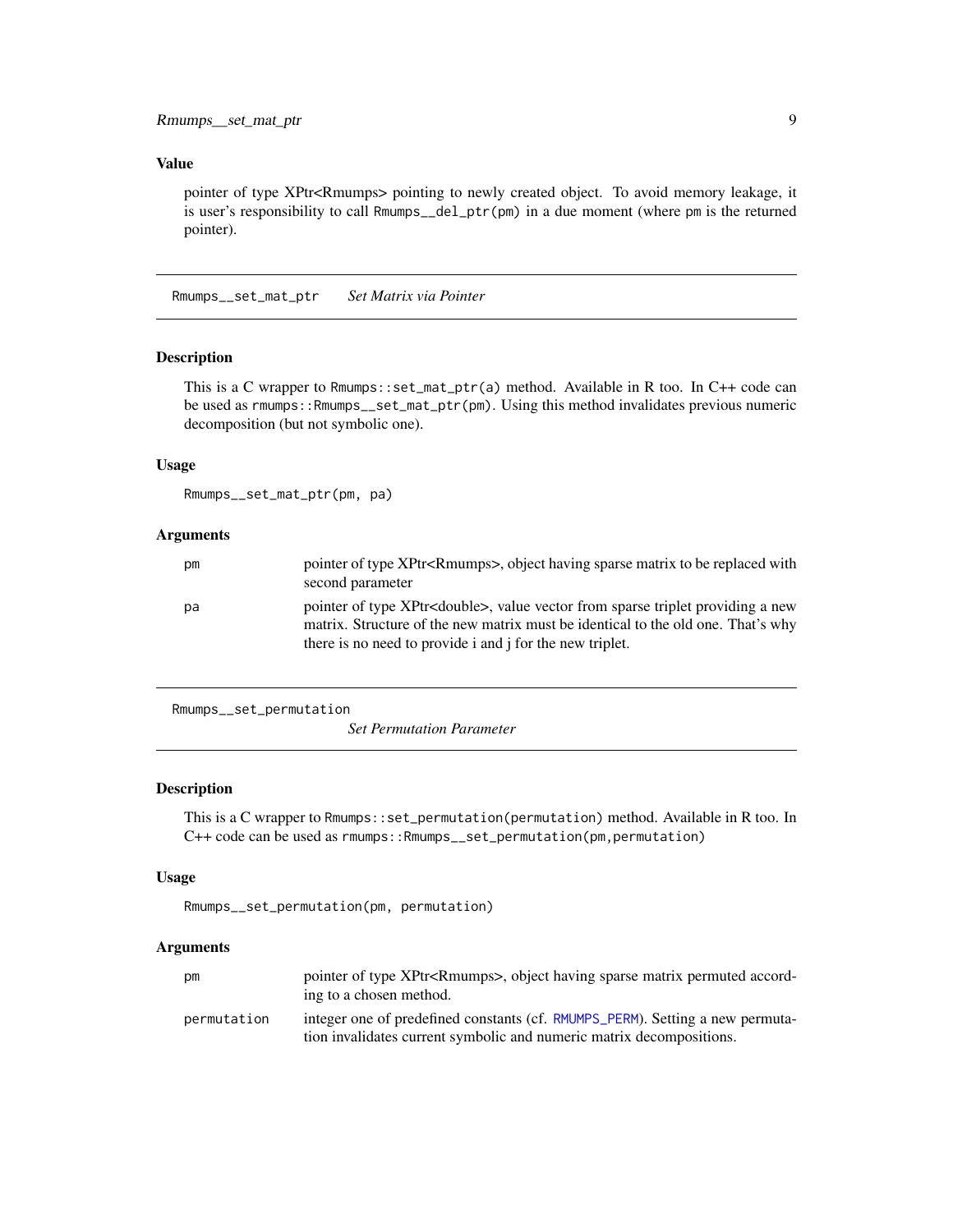<span id="page-9-0"></span>Rmumps\_\_solveptr *Solve via Pointer*

#### Description

This is a C wrapper to Rmumps::solveptr() method. Available in R too. In C++ code can be used as rmumps::Rmumps\_\_solveptr(pobj,pb,lrhs,nrhs)

#### Usage

Rmumps\_\_solveptr(pobj, pb, lrhs, nrhs)

#### Arguments

| pobi | pointer of type XPtr <rmumps>, object having sparse matrix</rmumps>   |
|------|-----------------------------------------------------------------------|
| pb   | pointer of type XPtr <double>, vector or dense matrix of rhs</double> |
| lrhs | integer, leading dimension in pb.                                     |
| nrhs | integer, number of rhs to solve.                                      |

Rmumps\_\_triplet *Explore via Triplet*

#### Description

This is a C wrapper to Rmumps::triplet() method. Available in R too. In C++ code can be used as rmumps::Rmumps\_\_triplet(pm)

### Usage

Rmumps\_\_triplet(pm)

#### Arguments

pm pointer of type XPtr<Rmumps>, object having sparse matrix to be explored

#### Value

a list with sparse triplet described with fields i, j, v